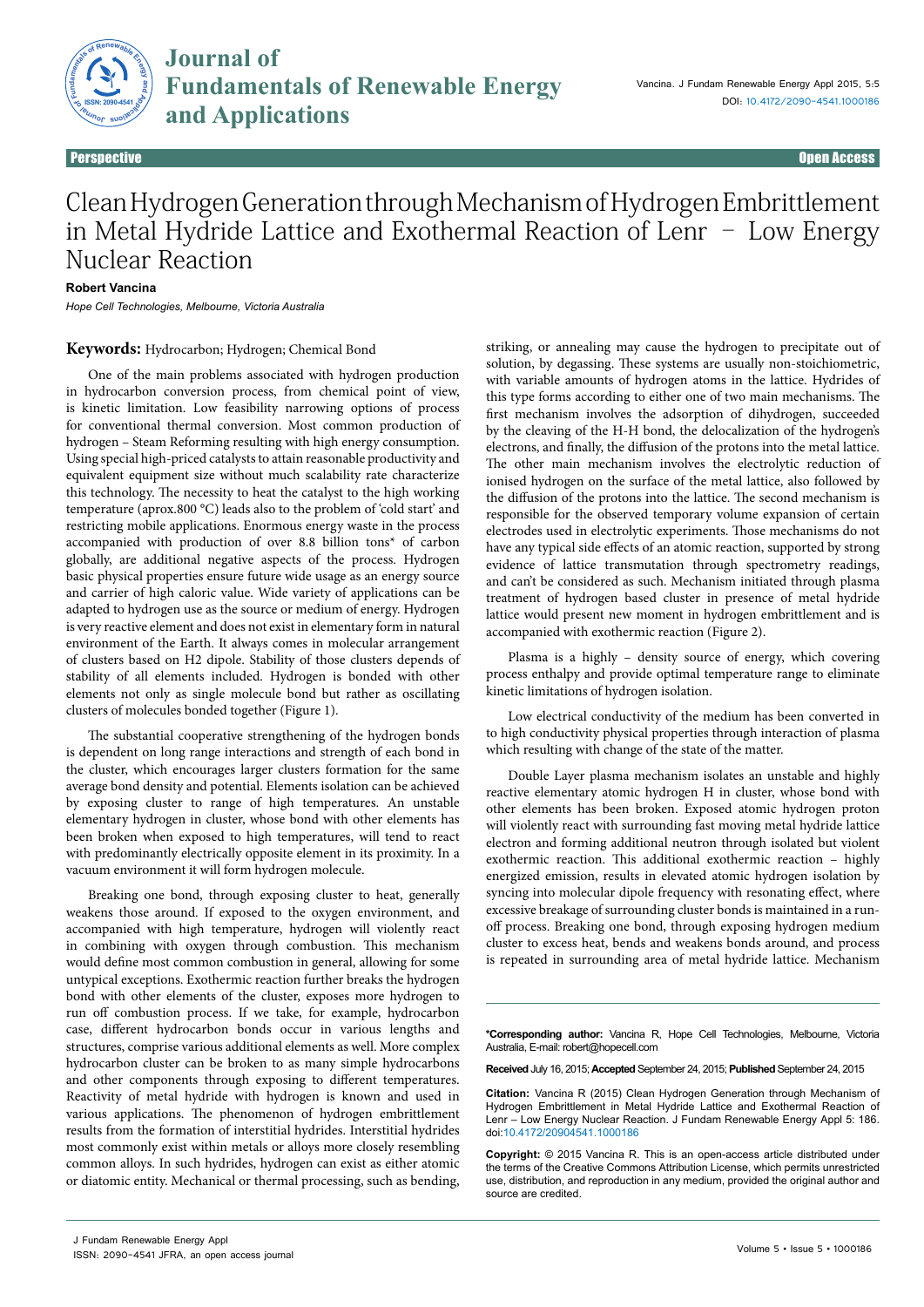

eventually results in forming of H2 Deuterium, which is one neutron heavier, and sheds excess binding energy to the lattice through beta decay, further resulting in nano-dimensional isolated transmutation of surface, with spectrometry detection of numerous new elements. Plasma electromagnetic excitement allows process to continue with the hydrogen proton capture in lattice. Each successive cascade and decay emit significant amount of excess heat energy and result in further isolated metal hydride surface lattice transmutation through this weak nuclear force (Figure 3).

Hydrogen based cluster decomposition through double layer plasma mechanism demonstrates a high specific productivity rate of decomposition comparing with steam reforming or partial oxidation processes.

Employing plasma, as a medium for changing state of the matter of the cluster, change its physical properties. Plasma electrical charge ionizing hydrocarbon and allowing lower temperatures of decomposition from approximately 800 °C in conventional steam reforming to approximately 120 °C with plasma decomposing through resonating bonds in the cluster with high energetic rate.

Process which resulting in more effective and substantially less energy demanding breakage of hydrogen-carbon bond. Enthalpy of the mechanism covering wide range of temperatures where different hydrogen based clusters can be decomposed. Process demonstrates over-unity comparing to electrolysis or steam reforming and is proportionally reflected by lowering final price of the product (Figure 4).

This approach gives numeral advantages of: Lower energy consumption; Higher energy efficiency in production; Starting and stopping process of decomposition close to instantaneous; User





friendly control with possibility of instant variable output of the process; Scalability of application; Decomposition approaching 100% under optimal high pressure; Wide variety of hydrogen based cluster compounds can be used in plasma decomposition through proposed method, where carbon, as the by-product is released in solid soot state – it is easy removable and ready for usage in different applications or safe storage. Important characteristic of the process are simplification of the decomposition; no need for catalyst so no catalyst deactivation; scalable size; on demand usage; mobile equipment friendly; low cost applications. Water decomposing would be most obvious application as well (Figure 5).

Unique scalable setup allowing exothermic effect of hydrogen in robust stainless steel enclosure with LENR evidence; Neutron capture and weak interactions explain the surface reactions and excess heat generation. Hope cell have surface interactions spread throughout the